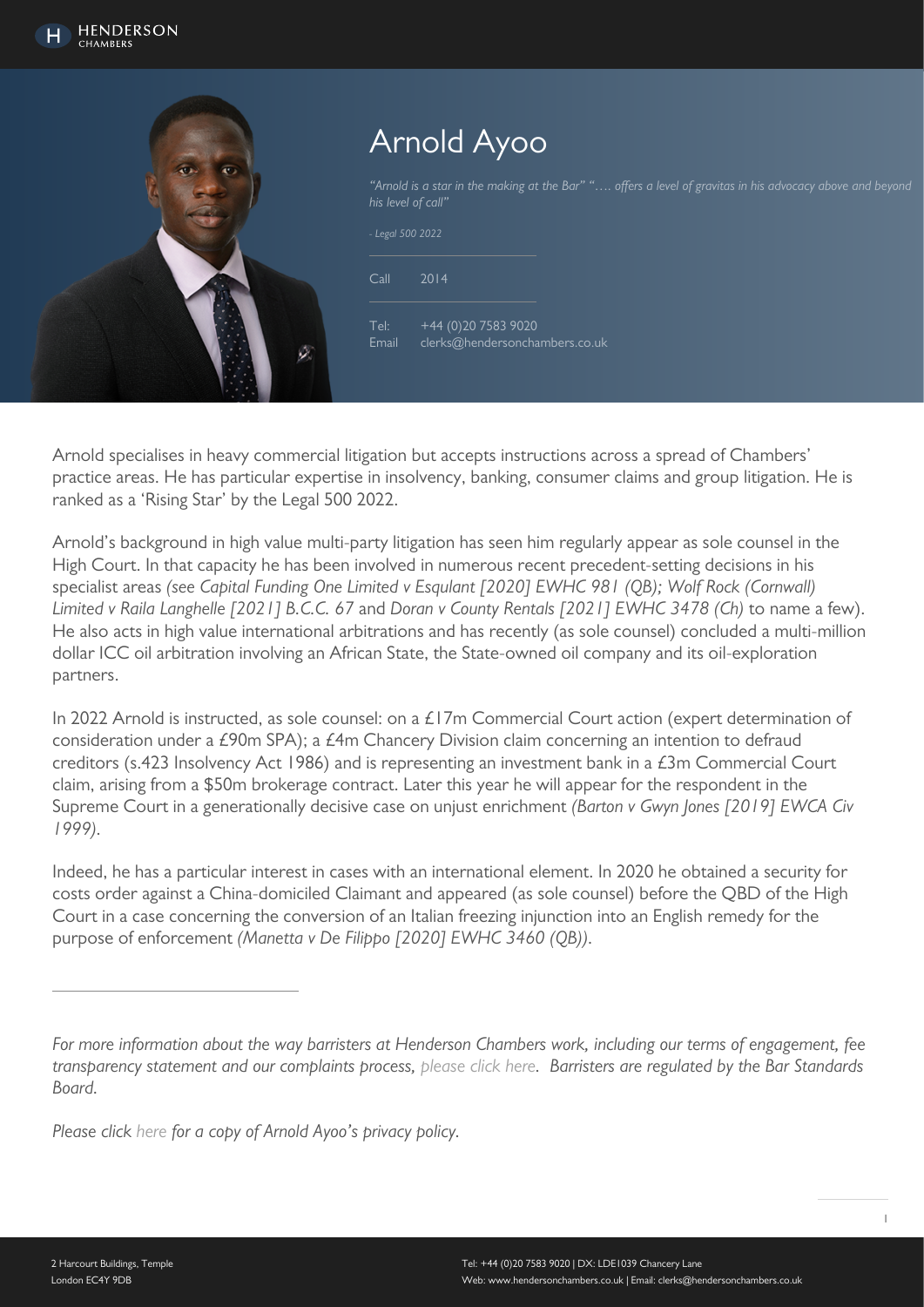## Commercial

Arnold has extensive experience in heavy commercial litigation, often appearing in cases with an international element.

His practice covers the spectrum of claims pertaining to/arising from contract (including misrepresentation and professional negligence), civil fraud and economic torts. Ranked as a 'Rising Star' in company law (Legal 500 2022), he also acts in partnership and shareholder disputes, including unfair prejudice petitions and derivative actions.

Arnold regularly brings and defends interim applications for injunctions and freezing orders.

Cases (as sole counsel) include:

- Representing a businessman in a £5.3m breach of trust/tracing claim against a BVI company who misappropriated investment funds for a retail park.
- Currently advising a domestic food distributor in a £3m economic tort claim concerning a national supermarket.
- Advising a property consortium in a £2m claim against solicitors who, it is claimed, negligently handled a remortgaging transaction involving 60 commercial properties.

### Representative Cases

• Re SPA [2022] (Commercial Court)

Acting (unled) for 8 claimants against 7 defendants in a  $£17m$  claim for deferred consideration following the expert determination of elements of an £90m SPA.

AC v BG: [2021] (Commercial Court)

Currently instructed as sole counsel for the Claimant in a  $E3m$  commission claim. C is the assignee of a debt owing to an investment bank, who claims to have brokered a \$50m investment in a South African gold mining company and seeks commission, as per a contract.

• Barton v Gwyn-Jones [2022] (Supreme Court)

Currently led by Brad Pomfret, acting for the respondent, in a generationally decisive appeal on unjust enrichment before the Supreme Court. It concerns the contractual allocation of risk and the sanctity of contracts principle, and will decide the limits of unjust enrichment where a contract subsists.

• AR & Ors v Loizou [2022] (Chancery Division)

Represented a lateral testing business, alleging that D fraudulently hacked their websites/email accounts and manipulated software to divert online payments to his own bank account. Cs claimed a fraudulent breach of confidence, passing off, various economic torts and damages (est over £1m). Arnold successfully obtained interim injunctions (before Johnson J and James Pickering QC as a Deputy HCJ) to return the websites to Cs control and prevent further breaches of confidence.

• Points of View Ltd v Erre DB Group SA [2021] 2 WLUK 70

Acted (unled) and obtained a £400,000 judgment for the claimant against a Swiss developer in a crossborder construction dispute, arising from the construction of the flagship Flannels store on Oxford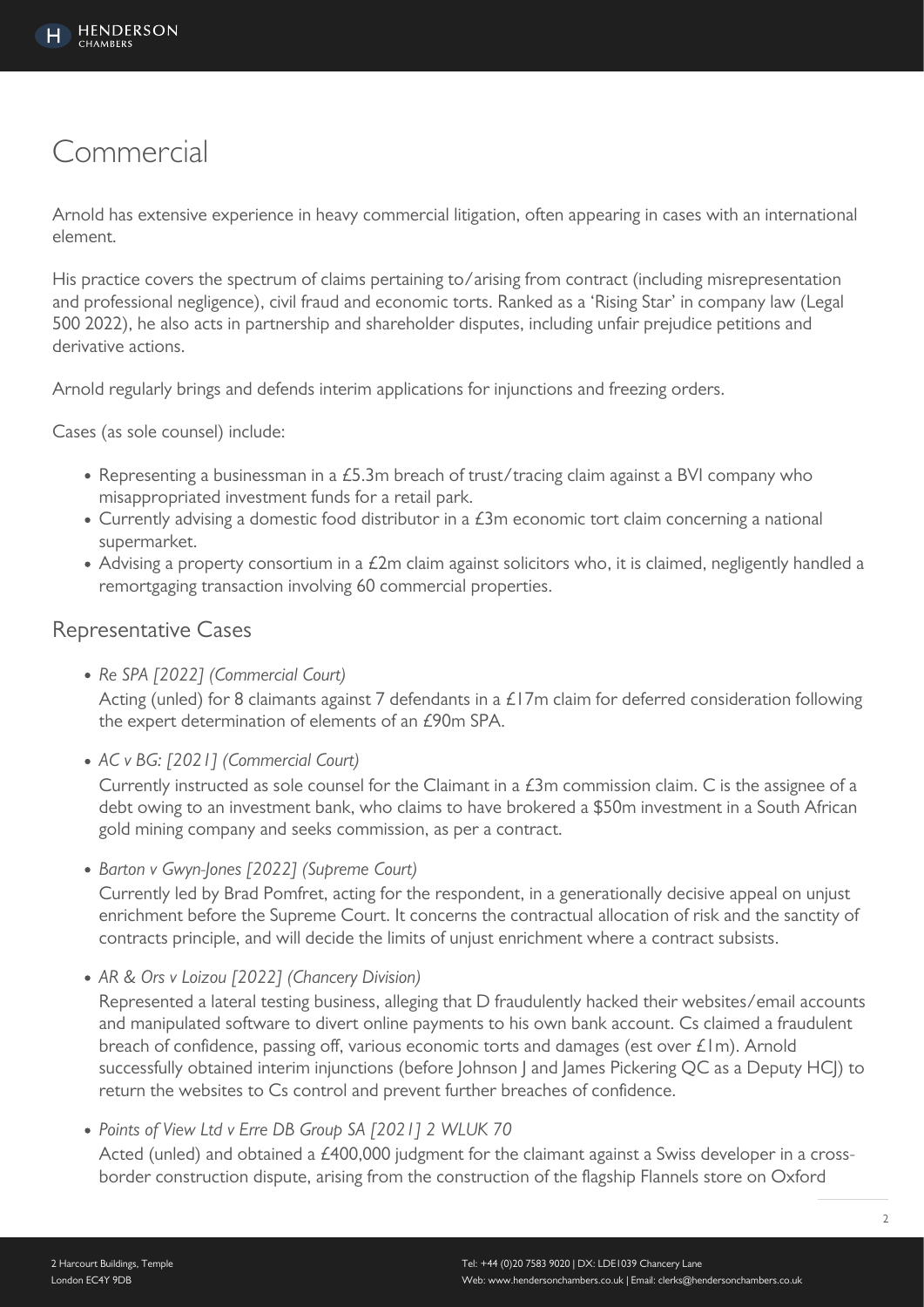Street.

• Manetta v De Filippo [2020] EWHC 3460 (QB) Acted as sole counsel for the applicant who applied to adapt an Italian freezing order into an English freezing order for the purpose of its enforcement in this jurisdiction. A novel application brought for an 'adaptation order' under CPR 74.11A and Article 53 of the Recast Brussels Regulation.

Capital Funding One Ltd v Esqulant [2020] EWHC 981 (QB); [2020] 4 WLUK 253 Represented (as sole counsel) a short term bridging lender at trial through to appeal in its claim to enforce its security following a default on a £300,000 loan. The appeal decision had significant ramifications for both CPR 34.2 (witness summonses) and CPR 32.10 (evidence at trial) – and is included in the White Book Commentary to the latter.

• Ziheng Zu v Han Ning Lim [2020] (County Court, HHJ Roberts) Acted for the successful defendant in a £200,000 shareholder dispute. D brought a security for costs application on the basis that the claimant was resident in China. It required proving that China was not bound by any relevant multilateral enforcement treaty and would not enforce an English costs awards.

## **Insolvency**

Arnold is recognised by the Legal 500 as a Tier 1 Rising Star in this field. He has a breath of experience in insolvency and restructuring proceedings, and is at home in complex, contested disputes. His practice covers contentious and non-contentious, personal and corporate insolvency and restructuring – including administrations, voluntary arrangements, liquidations, bankruptcy and claims under the Insolvency Act 1986, especially wrongful and fraudulent trading, misfeasance, preferences, transactions at an undervalue and transactions to defraud creditors.

He has written for Lexis Nexis on insolvency and restructuring law and has contributed LexisPSL case updates on cases of importance in which he has been involved. In late 2021, he appeared in a landmark appeal in the High Court concerning the interpretation of the coronavirus test under the Corporate Insolvency and Governance Act 2020.

Arnold also advises on the non-contentious aspects of restructuring which have the capacity to develop into disputes. For example, much of his 2020 post-covid practice was advising multi-national retailers on CVAs which restructured rent obligations following the demise of the high street.

## Representative Cases

O v D [2022] (Commercial Court)

Acting (unled) for the liquidator of a Bermudan information and communications technology company, together with 6 other claimants, in a €20m claim to recover sums due following the sale of an arm of its business.

LW v C & others [2022] (ChD)

Currently acting (unled) in a £4m claim under s.423 of the Insolvency Act 1986 (intention to defraud creditors). The claimant avers that the third defendant, whom Arnold represents, conspired with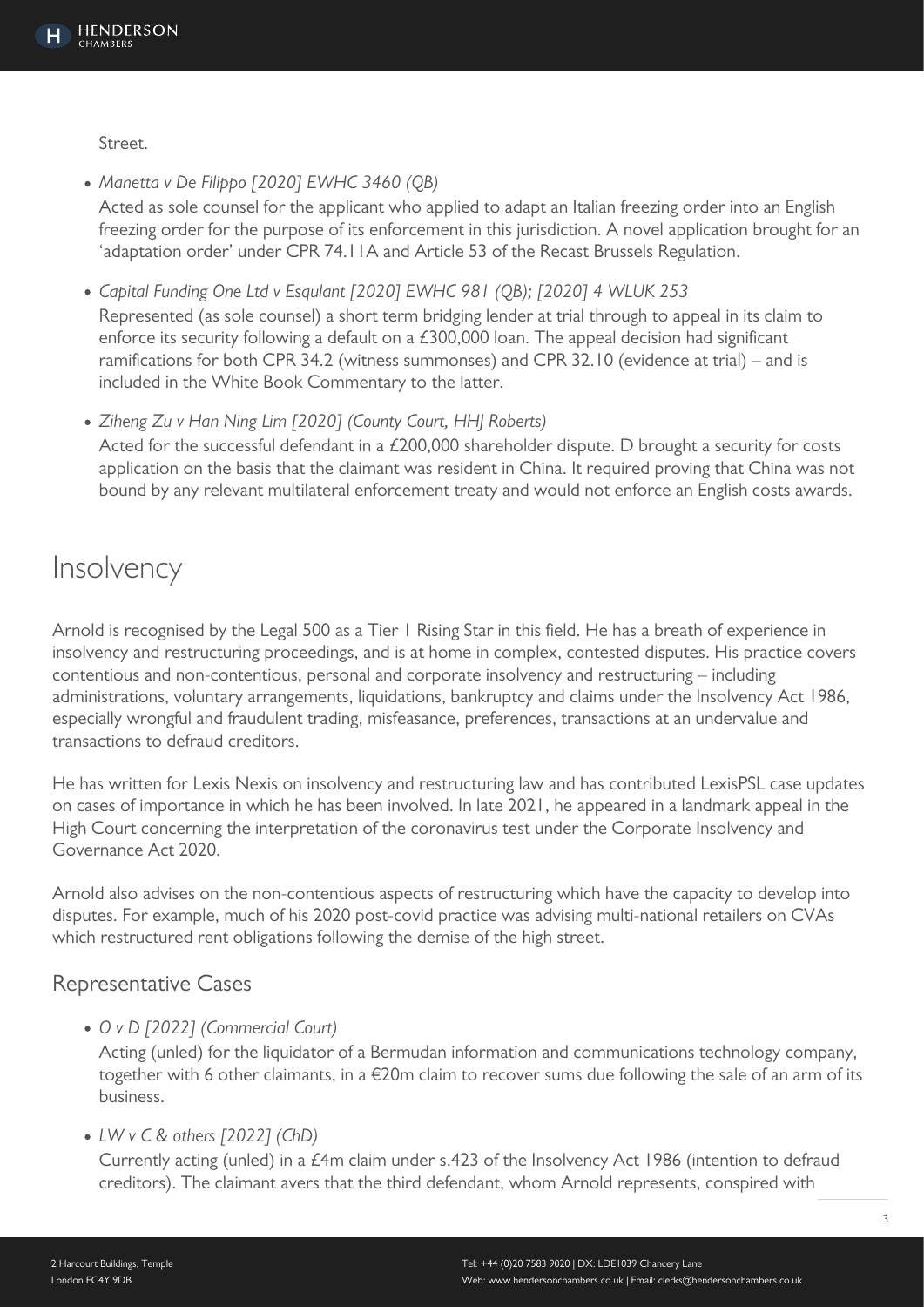D1/D2 to sell commercial developments at massive undervalues, depriving the claimant of the true value of its security.

Wolf Rock (Cornwall) Limited v Langhelle [2021] B.C.C. 67

Successfully acted (unled) for the petitioner at trial and appeal. At trial, Arnold obtained a compulsory winding up order and resisted attempts to bring cross claims of £7m. At appeal, HHJ Matthews decided key questions on insolvency procedure and the jurisdiction to make a winding up order where the sum is 'unliquidated' or concerns damages. It appears in Sealy & Milman 24th Ed (2021) in the commentary to both IR 7.16 and s.124(1) Insolvency Act 1986.

Doran v County Rentals Limited [2021] EWHC 3478 (Ch)

Appeared (unled) for the appellant petitioner in a landmark appeal concerning the interaction between insolvency and coronavirus. It concerned whether a company can rely on coronavirus to defeat a winding up petition in respect of sums which fell due pre-pandemic but not formally demanded until after the pandemic. The judgment examines the circumstances when an inference of insolvency can be drawn from the fact of non-payment.

• Charlton v Funding Circle [2019] EWHC 2701 (Ch)

Acted for the Trustee in Bankruptcy in an appeal before the Vice Chancellor following an application to annul a bankruptcy. The VC decided the proper interpretation of s.265(2) of the 1986 Act (in respect of domicile, residence and carrying on business).

## Sport

After graduating from Oxford in 2012, and before coming to the Bar, Arnold set up a business providing a consultancy service to young sports professionals. He focussed on the critical analysis of financial and legal documents so as to protect the interests of vulnerable athletes, including under-21 Premiership and youth international football players.

This background in advising sportspeople has seen him develop an interest in commercial cases with sports elements as well as more specialised disputes. As such, his current practice also reflects his interest in the intersection between sports law, commercial litigation and insolvency.

His non-contentious experience includes:

- advising on and drafting the relevant documentation for a £6m sale of shares in a Championship football club;
- advising the majority shareholder of a Championship football club on the sale of £5.5m shares to a consortium.

## Representative Cases

• Castleford Tigers v Solomona & Sale Sharks [2017] Acted (unled) for Castleford Tigers in a £500,000 Rugby League/Union litigation concerning the disputed transfer of England International Denny Solomona to Sale Sharks; [https://www.dailymail.co.uk/sport/rugbyunion/article-4485616/Solomona-embroiled-500-000-lawsui](https://www.dailymail.co.uk/sport/rugbyunion/article-4485616/Solomona-embroiled-500-000-lawsuit-Castleford.html)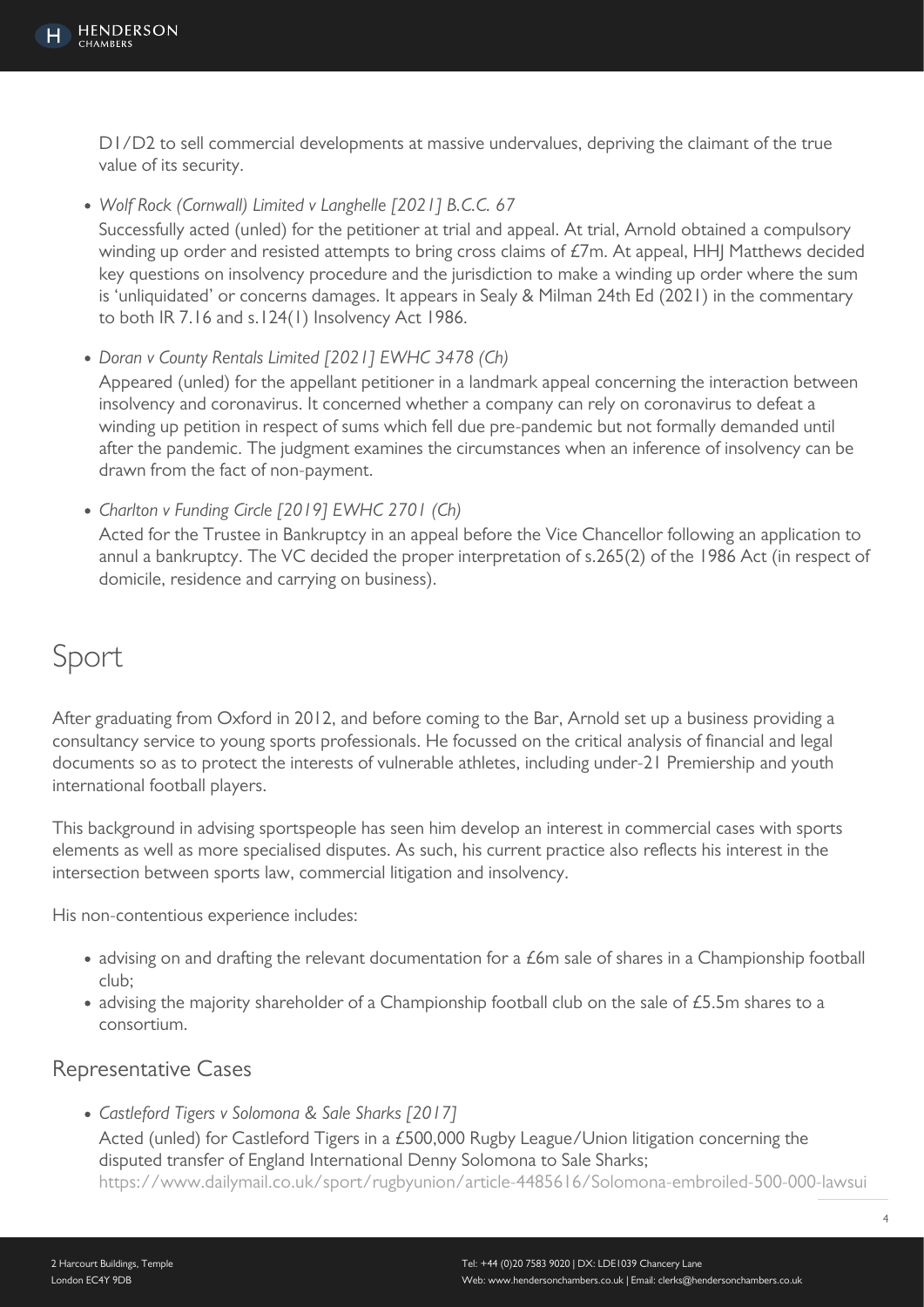[t-Castleford.html](https://www.dailymail.co.uk/sport/rugbyunion/article-4485616/Solomona-embroiled-500-000-lawsuit-Castleford.html)

- G50 Holdings & Lemos v Bernard [2017] (ChD) Represented (unled) the owner of a Football League club who sought an injunction to restrain a sale of the club by a co-owner who had allegedly defrauded him out of his majority stake. <https://www.bbc.co.uk/sport/football/38855351>
- Capstone Sports Management v Opare [2018] Multi-day £300,000 dispute between a Sports Management Company and a Bundesliga player concerning breach of contract/undue influence.
- Re Premiership Football Club (kit supplier) Advised a Premiership football club on potential claims arising out of a £4m dispute with their main kit supplier/sponsor due to the late supply of kits at the commencement of the season.
- Re Premiership Football Club (pre-season camp) Advised a Premiership football club in a cross-border breach of contract dispute against the organisers of a pre-season training camp in Germany.

## Consumer Claims

Arnold has had significant experience in dealing with various causes of action in the consumer context, namely: fraudulent misrepresentation/deceit, breach of contact, unfair relationships and claims pursuant to the Consumer Protection from Unfair Trading Regs 2008. His experience is both generally and specifically within technical claims against car manufacturers/sellers.

#### Vehicle manufacturers/vendors

For 7 years, Arnold has been retained by a number of banks to act on the defendant side where misrepresentation and BoC claims are raised, by consumers against dealerships, arising from the purchase of cars financed by his clients. The claims involve:

- Technical arguments about the specific defects (not of satisfactory quality);
- Fraudulent misrepresentation/deceit claims against the dealerships/salespeople, often pertaining to the written advertising materials;
- Unfair relationships that relate to the finance agreements.

In 2021, Arnold acted for a super car dealership in a multi-day TCC claim arising out of the sale of defective Bentleys. It was a technical matter concerning latent electrical defects and conformity to the contract.

#### General

Generally Arnold has been involved in: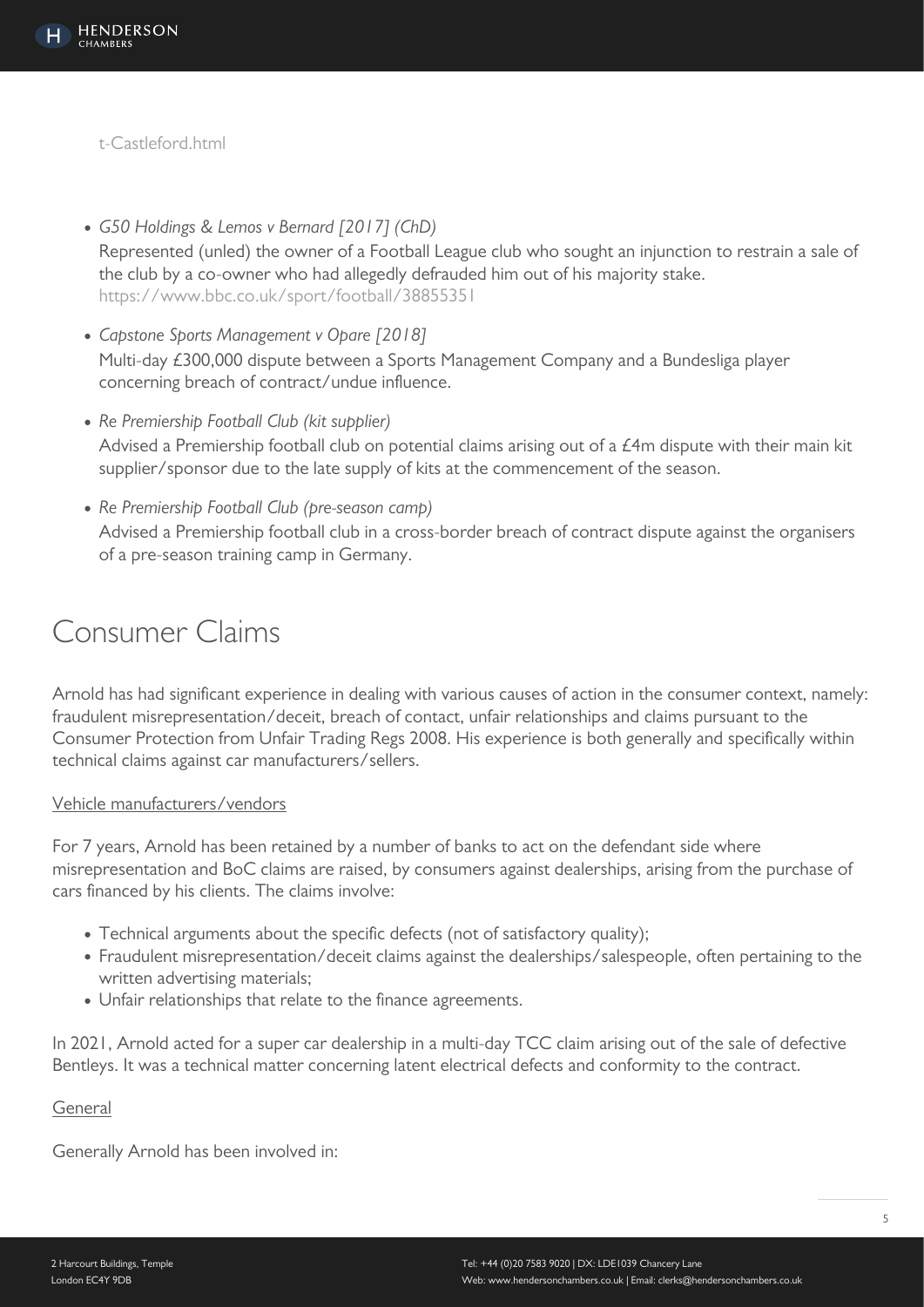- Defending numerous fraudulent misrepresentation claims by consumers against timeshare providers, often also engaging unfair relationships (related to the finance agreement used to purchase the timeshares).
- Defending, through to trial, 50+ claims brought by consumers against an EU timeshare termination service. The claims specifically involved the Part 4A CPUT 2008 redress relating to misleading actions (regulation 5) and aggressive practices (regulation 7) and covered unwinding, damages and discounts.

# Group Litigation

Arnold readily accepts instructions in large group litigation cases. He has experience of complex and high value commercial group actions.

### Representative Cases

- Re Energy Tarrifs / Secret Commissions [2021] Currently advising 3000 business customers on 'secret commission' claims against energy companies arising out of the non-disclosure of payments to energy brokers. Should it proceed, the value of claims would top £90m.
- Terrcorp Limited v Mistry & ors (2020) EWHC 2623 (Ch)

Acted in a claim brought against 174 defendants by land-owning companies who claimed payments under various covenants after the sale of green field sites to the defendant buyers. Arnold advised and acted for a category of representative defendants prior to trial.

• Peel Land & Property (Ports) Ltd v Nawaz & ors [2017-18]

Acting for a group of sub leaseholders and lenders with interests in 75 apartments seeking relief from forfeiture further to the forfeiture of an intermediate lease. Total value of client property at stake in excess of £3m.

• AB v CD (2018)

Advising a group of high-profile cricket, rugby, football and television personalities in a £300,000 claim for professional negligence against former solicitors who had represented them in a dispute concerning tax avoidance schemes linked to the film industry.

# Commercial & Sport Arbitration

Arnold acts in large, international commercial arbitrations as well as smaller, domestic ad-hoc matters and sports disputes.

## Representative Cases

• SO v IP [2020] (ICC - London Seat)

An \$6m ICC arbitration between a government appointed oil exploration company (for whom Arnold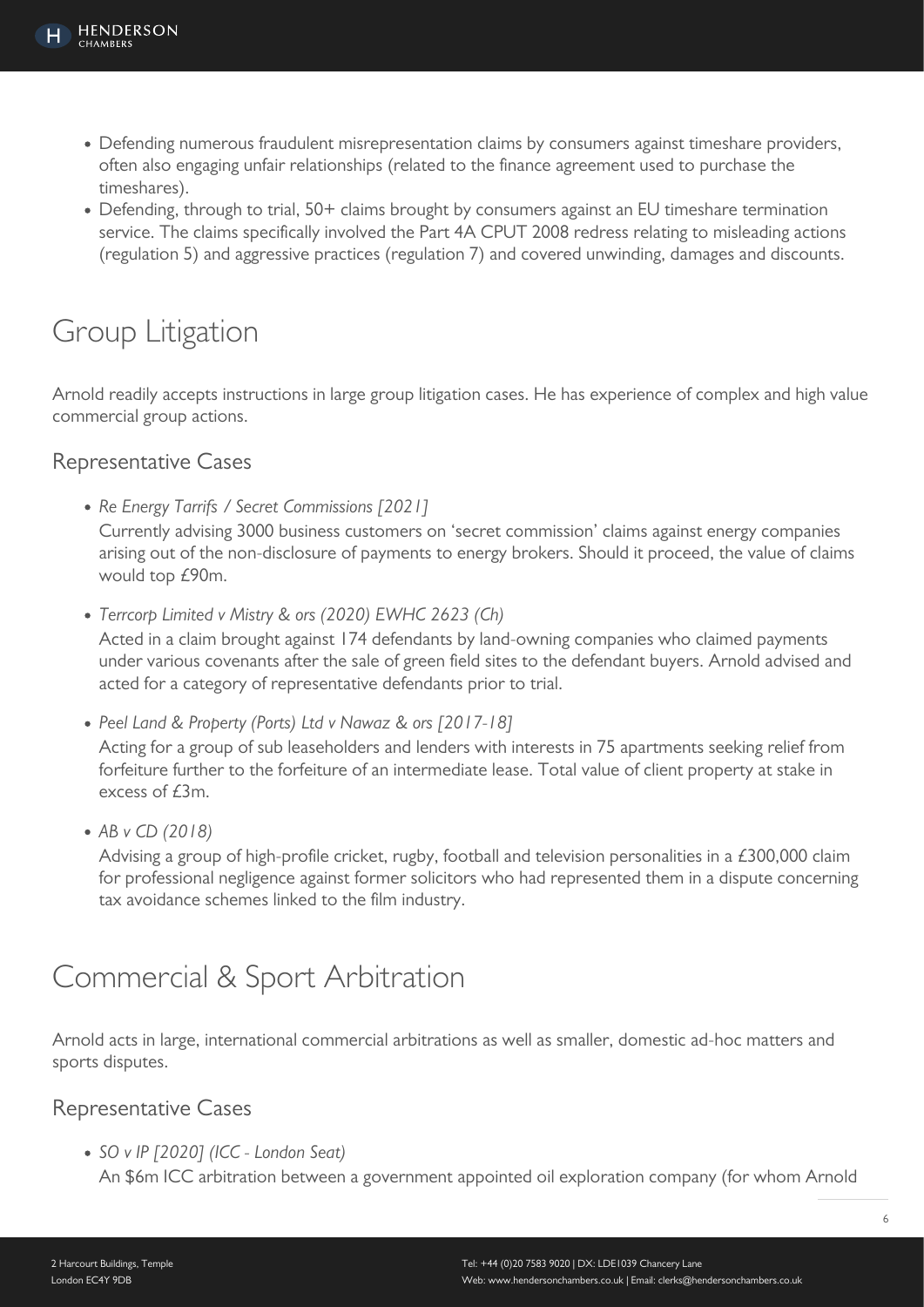acted, as sole counsel) and its production sharing partner. The breach of contract case involved the interpretation of interlinking production sharing, joint operating, and farmout agreements between an African State, the oil exploration company and its relevant partners.

- Corekci v Cramer [2018] (Football Association Rule K/ Commercial Court) Successfully acted for a football agent in a FA Rule K arbitration, in respect of agency fees, against a topflight Turkish footballer. The unsuccessful player then applied to the Commercial Court under s.67/68 Arbitration Act 1996 to set aside the arbitral award, in proceedings heard before Moulder | and Knowles J.
- Thornley v Hull KR [2017] (RFL Independent Tribunal) Represented an RFL player against his former club before an arbitral tribunal after a disputed transfer from Hull KR to Catalan Dragons.

# Banking, Finance & Financial Services

Arnold acts for and against financial institutions in matters arising from the execution and enforcement of loan agreements, financial instruments, charges/other security and guarantees. He frequently acts for lenders in relation to disputes about commercial loans and sees such instructions through to the enforcement stage (including disputes about property and insolvency).

He is also retained by the consumer lending divisions of numerous major financial institutions – so is well versed in the spectrum of consumer credit/unfair relationship matters and s.75 Consumer Credit Act 1974 claims based on misrepresentation.

What the directories say

'Arnold is a star in the making at the Bar. He has made excellent progress as a junior and is certainly going to make rapid progress in his career. He is very bright, a safe pair of hands, works incredibly hard and is confident. This is exactly what I want from Counsel. He is persuasive and, in my experience, offers a level of gravitas in his advocacy above and beyond his level of call.' Legal 500 2022

## Memberships

COMBAR

Education